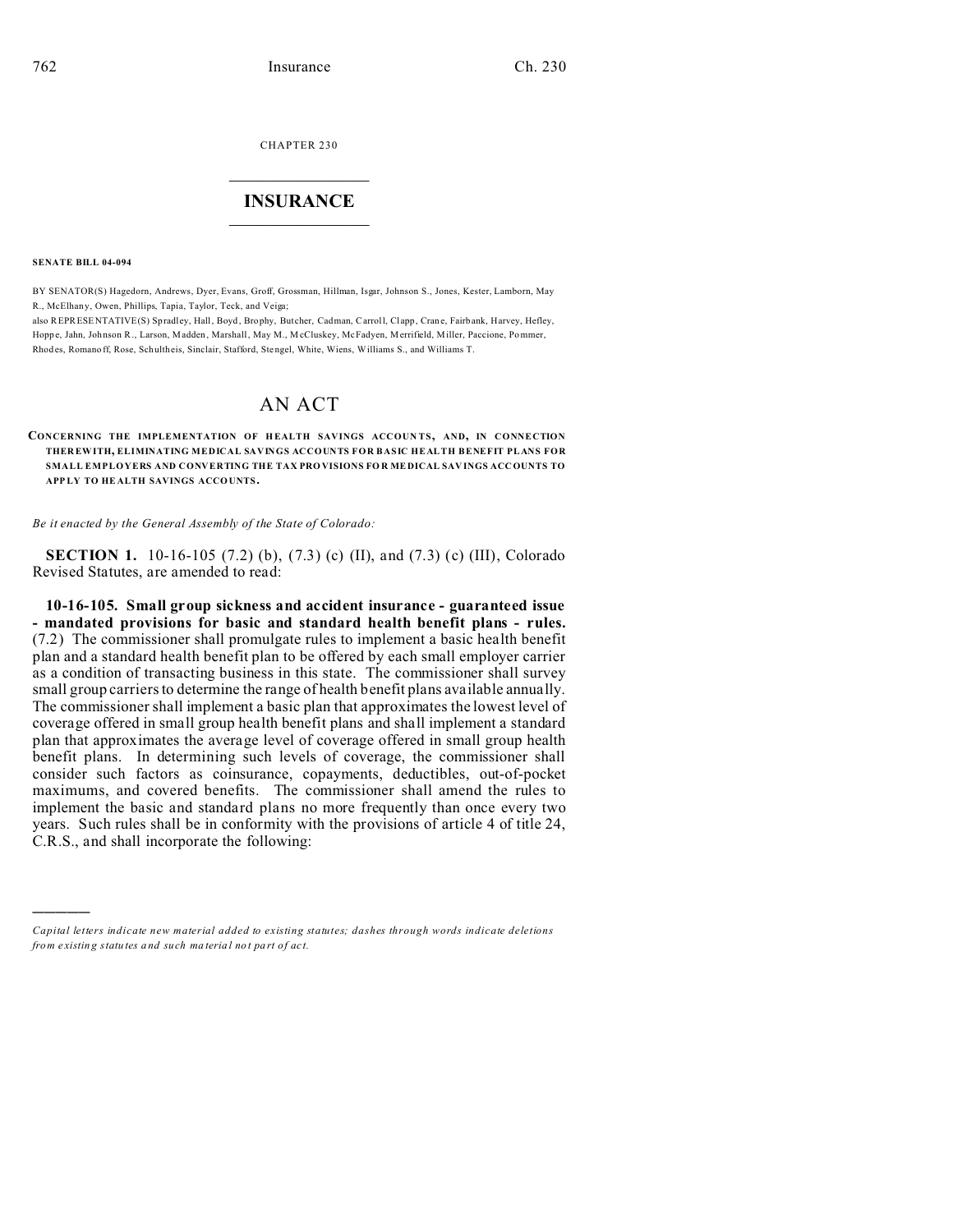## Ch. 230 Insurance 763

(b) (I)  $\overline{f}$  The A basic health benefit plan shall MAY reflect a basic health benefit plan that does not include coverage pursuant to the mandatory coverage provisions of section 10-16-104 (4), (5), (8), (9), (10), and (12);

 (II) In addition to the basic plan pursuant to subparagraph (I) of this paragraph (b), A basic health benefit plan may reflect one of the following options in addition to the requirements of subparagraph (I) of this paragraph (b): A HEALTH BENEFIT PLAN THAT IS A HIGH DEDUCTIBLE PLAN THAT WOULD QUALIFY FOR A HEALTH SAVINGS ACCOUNT PURSUANT TO 26 U.S.C. SEC. 223; EXCEPT THAT A CARRIER MAY APPLY DEDUCTIBLE AMOUNTS FOR MANDATORY HEALTH BENEFITS FOR MAMMOGRAPHY, PROSTATE SCREENING, CHILD SUPERVISION SERVICES, OR PROSTHETIC DEVICES PURSUANT TO SECTION  $10-16-104(4)$ ,  $(10)$ ,  $(11)$ , AND  $(14)$  IF SUCH MANDATORY BENEFITS ARE NOT CONSIDERED BY THE FEDERAL DEPARTMENT OF TREASURY TO BE PREVENTIVE OR TO HAVE AN ACCEPTABLE DEDUCTIBLE AMOUNT; OR

(A) Coverage that meets the requirements for a high deductible health plan for the purposes of qualifying for a federal medical savings account; except that health maintenance organization basic health benefit plans shall reflect a sharing of higher consumer costs through higher copayments instead of deductible amounts. Such health insurance shall be offered in conjunction with a medical savings account, as defined in section 39-22-504.7, C.R.S., or an account or other mechanism as defined in federal law that is comparable to a medical savings account, which account or mechanism shall reflect an employer contribution of not less than one hundred percent of the amount of the premium paid by the employer for each individual employee up to seventy-five percent of the amount of the deductible; except that a business group of one may not contribute more than the business group of one's net income to a medical savings account or more than sixty-five percent of the deductible amount of the plan. A medical savings account may be accessed through a debit card system.

(B) Coverage that meets the requirements for a high deductible health plan for the purposes of qualifying for a federal medical savings account; except that a health maintenance organization may reflect a sharing of higher consumer costs through higher copayments instead of deductible amounts. Such high deductible health plan shall include all of the mandated benefits required pursuant to section 10-16-104 and may be offered in conjunction with a medical savings account or other mechanism as defined in federal law that is comparable to a medical savings account.

(III) A BASIC HEALTH BENEFIT PLAN MAY REFLECT A BASIC HEALTH BENEFIT PLAN THAT DOES NOT INCLUDE COVERAGE PURSUANT TO THE MANDATORY COVERAGE PROVISIONS OF SECTION 10-16-104 (4),  $(5)$ ,  $(8)$ ,  $(9)$ ,  $(10)$ , AND  $(12)$  AND IS A HIGH DEDUCTIBLE PLAN THAT WOULD QUALIFY FOR A HEALTH SAVINGS ACCOUNT PURSUANT TO 26 U.S.C. SEC. 223; EXCEPT THAT A CARRIER MAY APPLY DEDUCTIBLE AMOUNTS FOR MANDATORY HEALTH BENEFITS FOR MAMMOGRAPHY, PROSTATE SCREENING, CHILD SUPERVISION SERVICES, OR PROSTHETIC DEVICES PURSUANT TO SECTION  $10-16-104(4)$ ,  $(10)$ ,  $(11)$ ,  $AND(14)$  IF SUCH MANDATORY BENEFITS ARE NOT CONSIDERED BY THE FEDERAL DEPARTMENT OF TREASURY TO BE PREVENTIVE OR TO HAVE AN ACCEPTABLE DEDUCTIBLE AMOUNT.

 $(7.3)$  (c) (II) In the case of a small employer carrier that establishes more than one class of business, as defined in sections  $10-8-602(3.5)$  and  $10-16-102(11)$ , the small employer carrier shall offer to eligible small employers at least one basic health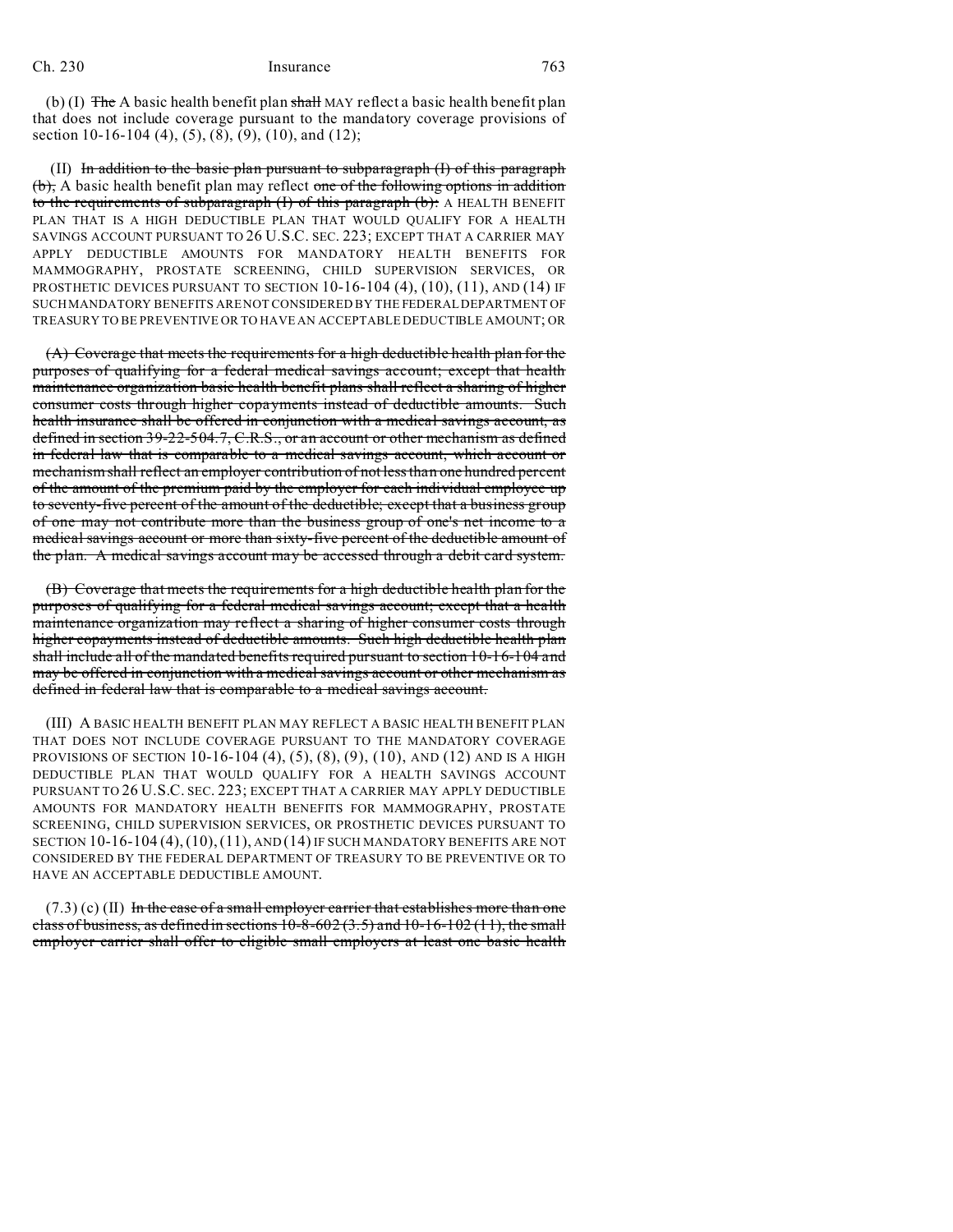764 Insurance Ch. 230

benefit plan and at least one standard health benefit plan for each type of plan it offers in the general market, including traditional indemnity, preferred provider, and health maintenance organization in each class of business so established. In addition to basic and standard plans, a small employer carrier may offer a high deductible plan that may be a traditional indemnity plan, a preferred provider plan, a health maintenance organization plan, or a point of service plan in each class of business established. High deductible plans offered by a small employer carrier may be offered in conjunction with a medical savings account. A small employer carrier may apply reasonable criteria in determining whether to accept a small employer into a class of business if:

(A) The criteria are not intended to discourage or prevent acceptance of small employers applying for a basic or standard health benefit plan;

(B) The criteria are not related to the health status or claim experience of the small employer;

(C) The criteria are applied consistently to all small employers applying for coverage in the class of business; and

(D) The small employer carrier provides for the acceptance of all eligible small employers into one or more classes of business.

(III) The provisions of subparagraph  $(H)$  of this paragraph  $(c)$  shall not apply to a class of business into which the small employer carrier is no longer enrolling new small businesses.

**SECTION 2.** Part 1 of article 16 of title 10, Colorado Revised Statutes, is amended BY THE ADDITION OF A NEW SECTION to read:

**10-16-129. Health savings accounts.** ANY CARRIER AUTHORIZED TO CONDUCT BUSINESS IN THIS STATE THAT OFFERS COVERAGE PURSUANT TO PART 2, 3, OR 4 OF THIS ARTICLE MAY OFFER A HIGH DEDUCTIBLE HEALTH PLAN THAT WOULD QUALIFY FOR AND MAY BE OFFERED IN CONJUNCTION WITH A HEALTH SAVINGS ACCOUNT PURSUANT TO 26 U.S.C. SEC. 223, AS AMENDED. A CARRIER OFFERING A HIGH DEDUCTIBLE HEALTH PLAN THAT MAY BE OFFERED IN CONJUNCTION WITH A HEALTH SAVINGS ACCOUNT MAY APPLY THE DEDUCTIBLE TO MANDATORY HEALTH BENEFITS FOR MAMMOGRAPHY, PROSTATE CANCER SCREENING, CHILD HEALTH SUPERVISION SERVICES, AND PROSTHETIC DEVICES PURSUANT TO SECTION  $10-16-104(4)$ ,  $(10)$ ,  $(11)$ , AND (14), IF SUCH MANDATORY BENEFITS ARE NOT CONSIDERED BY THE FEDERAL DEPARTMENT OF TREASURY TO BE PREVENTIVE OR TO HAVE AN ACCEPTABLE DEDUCTIBLE AMOUNT.

**SECTION 3.** 24-50-605, Colorado Revised Statutes, is amended BY THE ADDITION OF A NEW SUBSECTION to read:

**24-50-605. Group benefit plans - specifications - contracts.** (5) THE DIRECTOR SHALL EVALUATE THE FEASIBILITY OF OFFERING A HIGH DEDUCTIBLE HEALTH PLAN THAT WOULD QUALIFY FOR A HEALTH SAVINGS ACCOUNT AS DESCRIBED IN 26 U.S.C. 223, AS AMENDED, FOR STATE EMPLOYEES. THE DIRECTOR SHALL FORWARD THE FINDINGS BASED ON SUCH EVALUATION TO THE MEMBERS OF THE